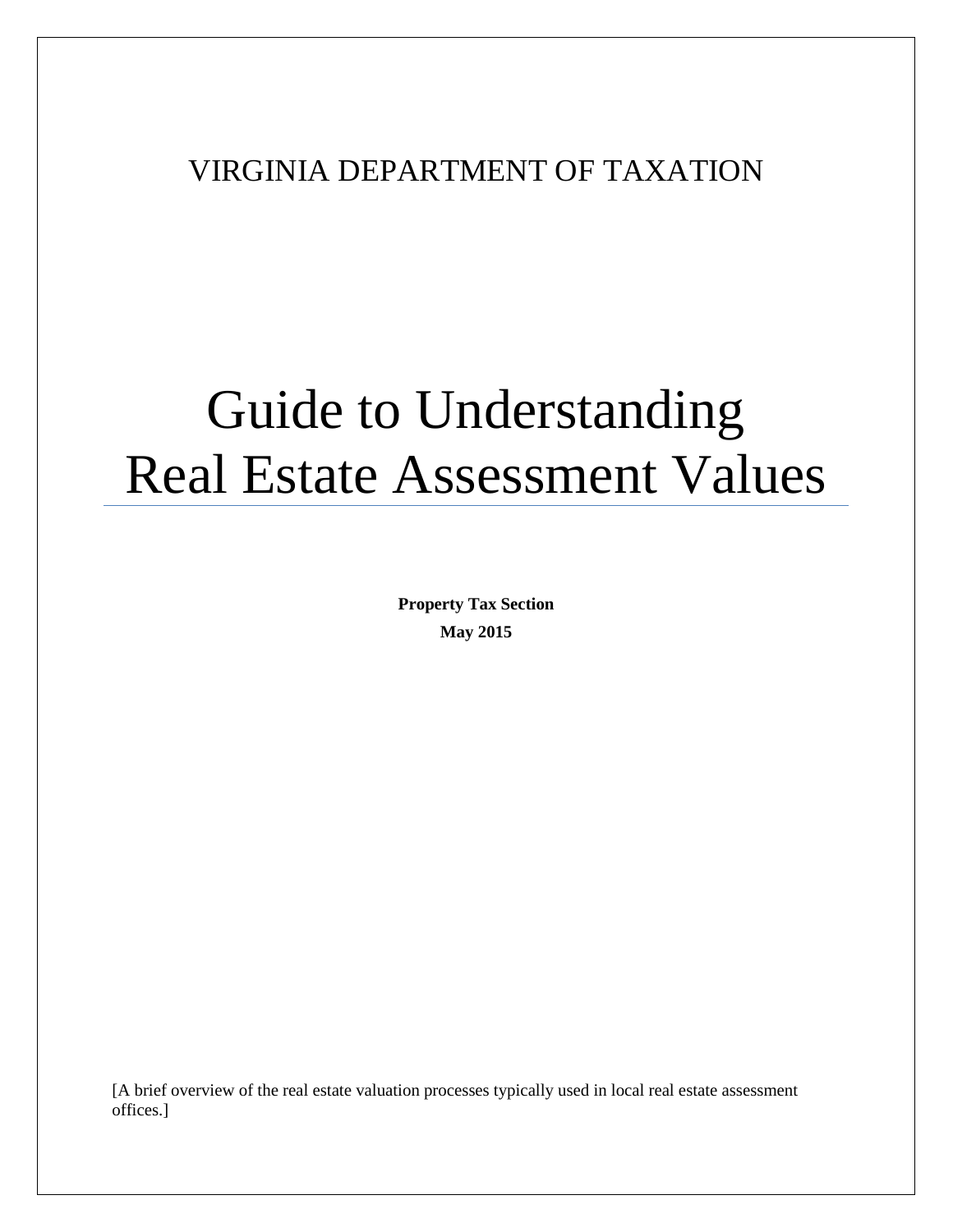# **INTRODUCTION**

Often misunderstood, this Guide has been developed to help Virginia real property owners and taxpayers better understand the real estate valuation processes typically used in local real estate assessment offices.

In days past the Commonwealth relied upon its citizens to estimate real estate assessment values. This system worked well enough when real estate markets were relatively static and where properties were generally similar in nature.

Recent decades have witnessed rapid changes in real estate markets, both in terms of activity and complexity. Additionally, the growth of local government and a rise in local funding needs have focused the public's attention on property tax to an extent heretofore unknown. The timehonored system of assessments made by lay citizens has proved to be unworkable and very likely to produce inaccurate and inequitable assessments.

In order to satisfy Virginia's constitutional mandate requiring fair market value assessments, localities have found it beneficial to employ professional appraisers/assessors either to assume legal responsibility for conducting reassessments or to act as technical assistants.

Assessors and their appraisal staff are expected to be knowledgeable in assessment methodology and process, to be knowledgeable of applicable Virginia and local laws, to approach their duties with an open mind, and exercise impartial judgment in the development of assessment values. Since 1976, the Department of Taxation has offered basic and advanced courses for improving appraisal knowledge and job skills.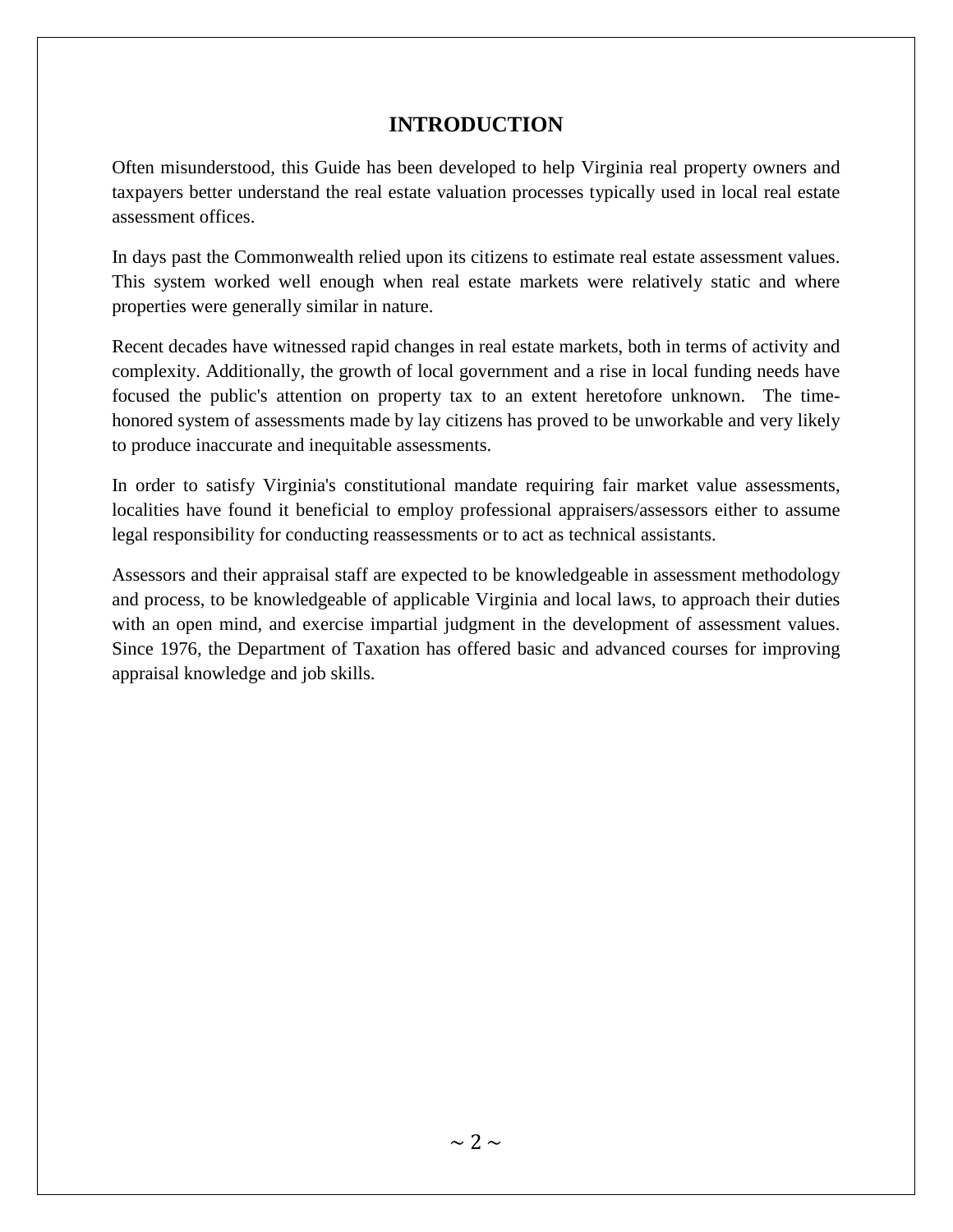# **UNDERSTANDING REAL ESTATE ASSESSMENTS**

A proper understanding and application of the term *assessment* is fundamental to understanding real estate assessments. Defined in the Virginia Tax Administrative Code, Code Section 23VAC10-500-580:

"Assessment" means a determination as to the proper rate of tax, the measure to which the tax rate is applied, and ultimately the amount of tax, including additional or omitted tax, that is due. An assessment shall include a written assessment made pursuant to notice by the assessing official or a self-assessment made by a taxpayer upon the filing of a return. Its use can apply to an individual property, or to all properties in a grouping.

The definition encompasses several components:

The *rate* at which property will be taxed (the tax rate) The *measure*, or *value* of property to be taxed (the assessment or assessed value) The *total amount of the tax* on property that will be billed (the tax levy)

Some may refer to only one of these components when using the term, which can lead to confusion. To avoid any confusion, one must be aware of and consider all three components of the definition during assessment discussions.

However, for the purpose of this Guide, the term "assessment" is synonymous with "assessment value" or "assessed value", being those values that best assure a total real estate tax levy that is equitably borne by the property owners of a locality.

#### **Constitutional and Statutory Mandate**

The *Constitution of Virginia*, in Article X, mandates that all property shall be taxed, and further stipulates that all taxes shall be uniform upon the same class of subjects within the territorial limits of the authority levying the tax. Other provisions of Article X require that all assessments of real estate shall be at fair market value with the exception of those assessments of certain real estate devoted to agricultural, horticultural, forest and open space uses, which may be granted preferential assessments. In addition, Article X segregates real estate as subject to local taxation only, with the provision that real estate shall be assessed in such manner and at such times as the General Assembly may prescribe by general law.

The statutes controlling real estate assessments and reassessments are located in Chapter 32, of Title 58.1, of the *Code of Virginia*. Generally, these statutes are numerous and beyond the scope of this discussion. However, an understanding of some statutes may be helpful.

Virginia law requires periodic reassessments of real estate in every taxing jurisdiction. Some jurisdictions reassess annually, however, by law six years is the most time allowed between reassessments for counties; four years for cities. Population thresholds may require more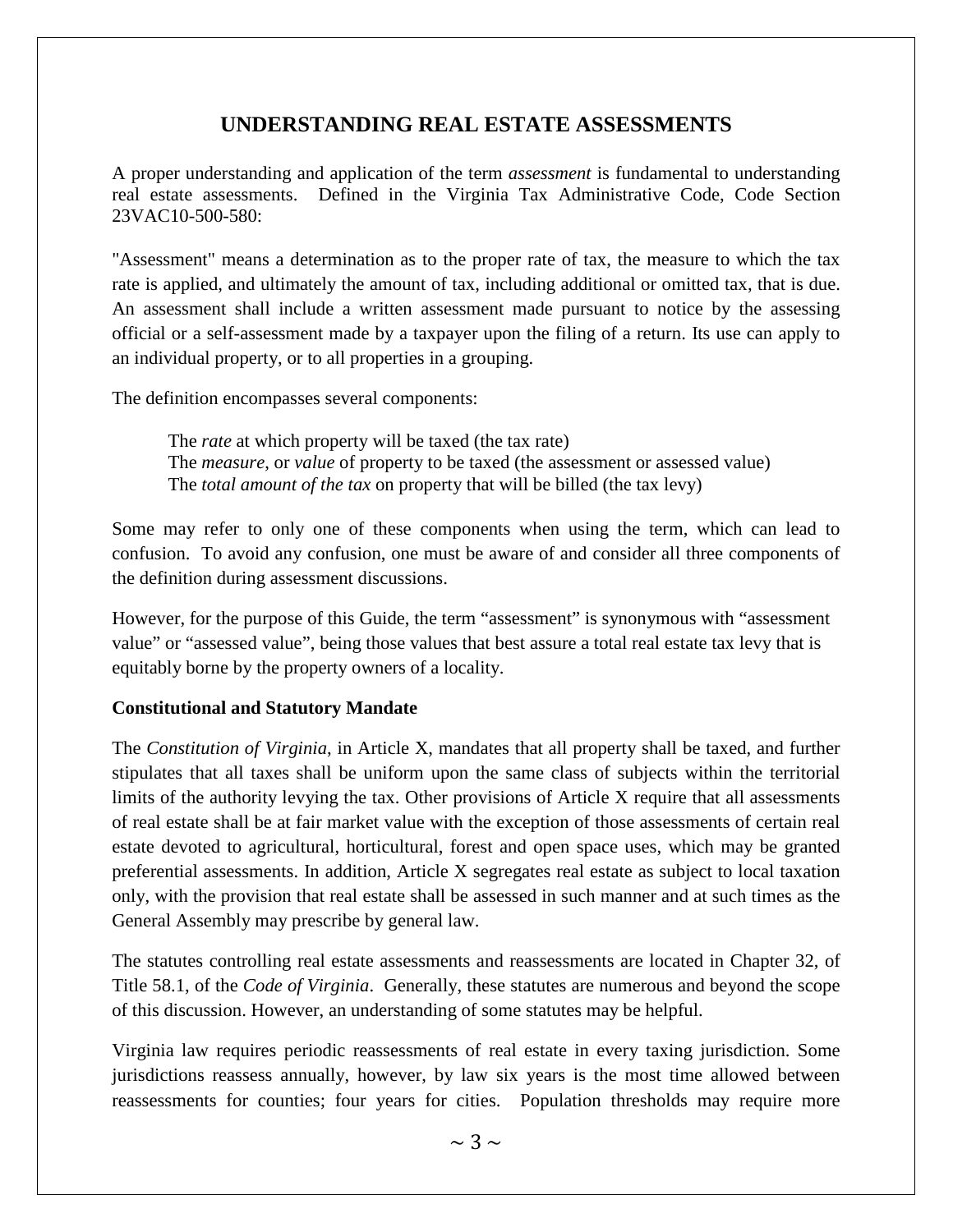frequent reassessments, and the local governing body may determine the need to reassess more frequently.

Local governing bodies are not permitted to reap revenue windfalls due to an increase in assessed values (see § 58.1-3321, *Code of Virginia*). Subsequent to a reassessment, the local governing body must reduce the levy by lowering the tax rate as to produce no more than 101 percent of the revenue generated in the previous year. If a higher rate is necessary, the governing body must advertise the increase and conduct a public hearing on the matter. *This safeguard has been put into law since the responsibility for increasing local government revenues should be properly borne by the governing body and not by the assessing officer.* This limitation applies only to total revenues; the actual tax bill of an individual property owner may increase at a greater rate.

Following general reassessment, the tax rate approved by the local governing body is applied to the new values. The assessments are not responsible for increases or decreases in the real estate tax levy. The local governing body has the sole responsibility for determining the real estate tax levy by setting the tax rate in accordance with the budgetary needs of the locality.

The assessed values established during a general reassessment are applicable until another general reassessment occurs. Examples of permitted changes are those caused by factual or clerical errors, rezoning, subdivision of land, and construction or destruction of buildings.

New land parcels or new buildings created between reassessment cycles shall be assessed uniformly with the assessments made on similar property during the most recent general reassessment.

The *Code of Virginia* requires that the tax is levied at 100% of appraised value. Prior to 1977, the tax levy for most localities was based on a fraction of the appraised value. The fraction varied from one locality to the next and from one general reassessment to the next. This system masked inequalities and made it difficult to compute the true tax rate or to compare the assessed value for one property with the assessed value of a similar property. In 1975, the General Assembly amended Section 58.1-3201 of the *Code of Virginia* to require that local tax levies effective in 1977 or after is based on 100% of appraised value.

In accordance with Virginia law, real estate reassessments are overseen by the Commissioner of the Revenue, by a Board of Assessors, or by a Professional Assessor, who is someone appointed by the local governing body, and who is either an employee meeting the qualifications prescribed by the Department of Taxation or an independent contractor holding valid certification issued by the Department. That person or body is recognized, for the purposes of this Guide, as the Assessing Officer.

#### **Fiscal Well Being of the Locality**

A significant portion of local government revenue is derived from real estate assessments. With local support, tax rates can be adjusted to meet changing revenue needs. The fiscal health, the

 $\sim 4 \sim$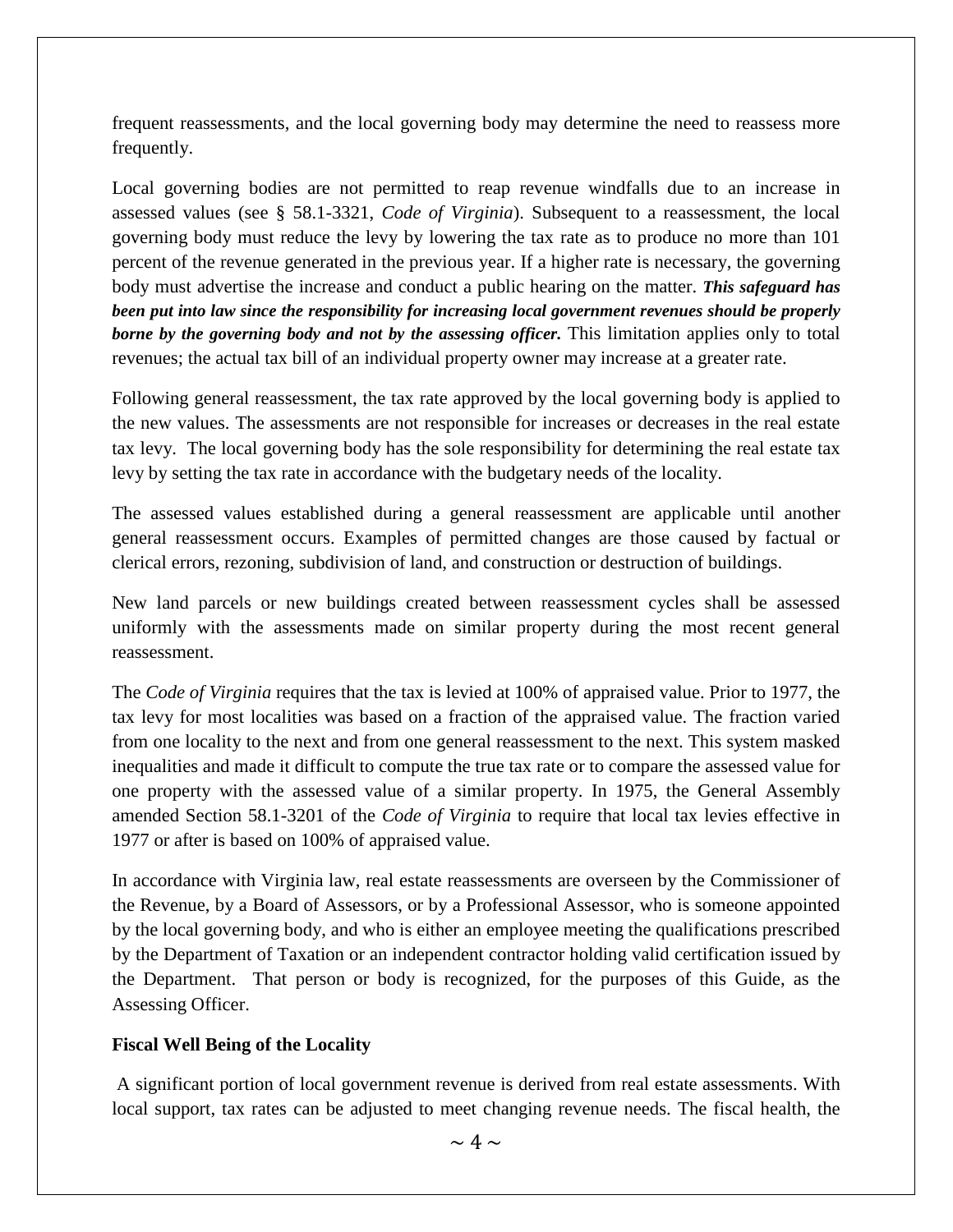services provided, and the level of confidence in local government all rely in part on accurate real estate assessment valuations. Improper assessment practices can result in inequitable assessment values and/or outdated values.

The ability of local governments to utilize bond financing is limited to a percent of debt to total assessed real estate value. In addition, bond ratings may be based on the total assessed value of the real estate of the locality.

Real estate values typically reflect public expenditures for services and capital improvements. As a measure of the wealth of a locality, it is possible for a higher total assessed value to result in a higher bond rating and a lower interest rate.

Real estate values play an important role in the distribution of state aid to elementary and secondary education. This aid is distributed by a formula that factors both need and the local tax effort to ensure that all localities are able to finance the major costs of the Standard of Quality in the State. The estimated true value of all taxable real estate in each locality, the 100% fair market value estimate, is a key component in the formula for aid distribution.

It should be recognized that the fiscal well being of a locality is only truly maximized when assessed values are equitable and represent fair market values.

#### **Fair Market Value**

#### *Code of Virginia, § 58.1-3280. Assessment of values*

*Every assessor or appraiser so designated under this chapter shall, as soon as practicable after being so designated, proceed to ascertain and assess the fair market value of all lands and lots assessable by them, with the improvements and buildings thereon. They shall make a physical examination thereof if required by the taxpayer and in all other cases where they deem it advisable*.

Fair Market Value is the term used in the Constitution of Virginia, the *Code of Virginia*, and Virginia courts when addressing the assessment value of property. Virginia does not have a statutory definition for fair market value. Instead, having evolved from its application in a series of court cases over a number of years, fair market value is generally accepted to mean:

"The fair market value of property is the price which it will bring when it is offered for sale by one who desires, but is not obliged, to sell it, and bought by one who is under no necessity of having it",

(See *Tuckahoe Women's Club v. City of Richmond*, 119 Va. 734, 101 S.E.2 d571 (1958))

The Assessing Officer develops estimates of fair market value that are the basis for assessment equalization. Though not defined in Virginia law, fair market value is commonly viewed by the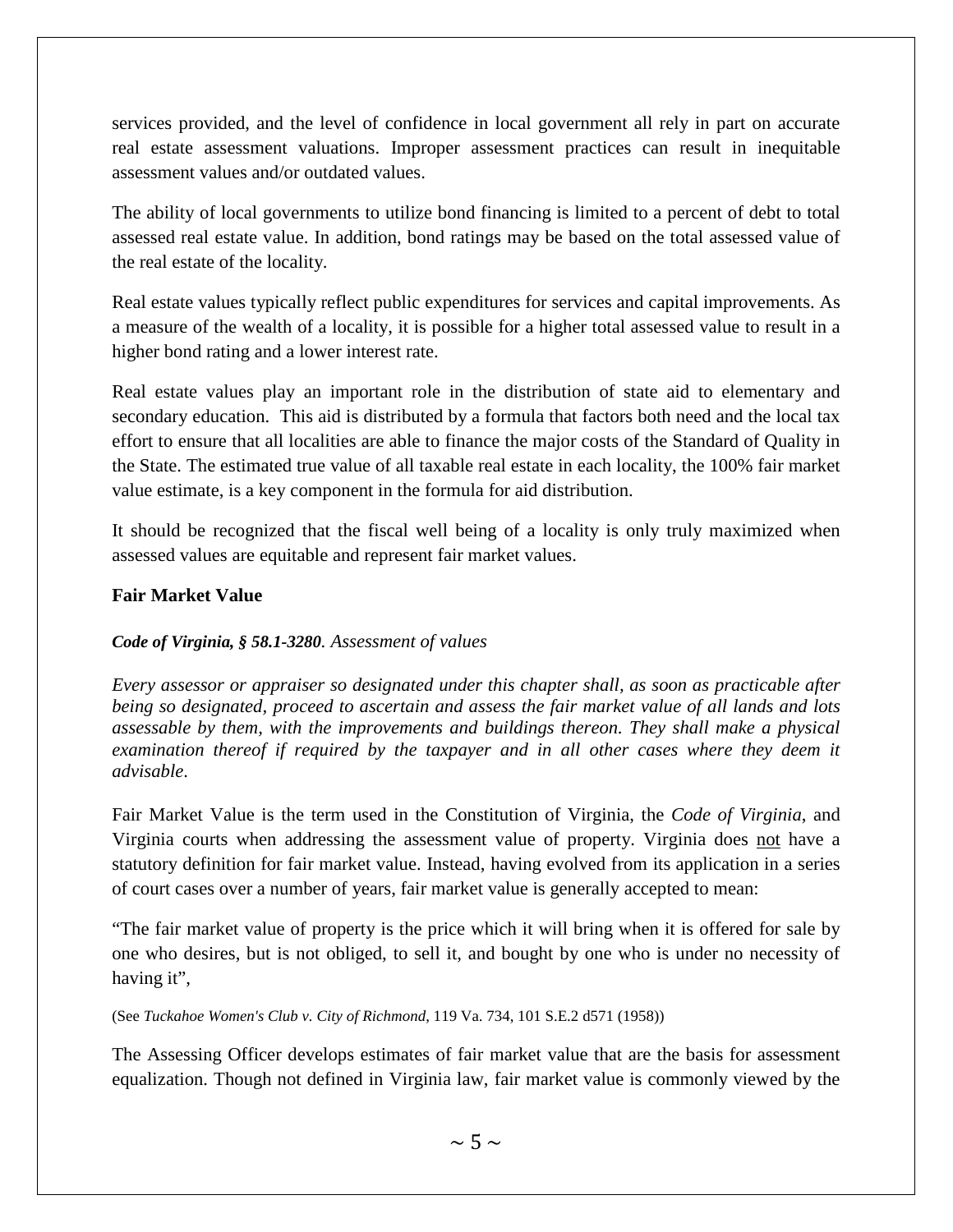assessment community as the *equitable* market value of property, that is, Equity plus Market Value equals Fair Market Value.

#### **Price, Cost, and Value**

The concepts of *price*, *cost*, and *value* should not be confused.

*Price* is the amount actually paid for a property in a particular transaction. Price is a historical fact; it is not a prospective concept. The price paid is the amount a particular buyer has agreed to pay and a particular seller has agreed to accept under the conditions surrounding their transaction.

*Cost* refers to production, not exchange. It is the expenditure required to produce property, such as the cost of constructing a building. Cost can be a historical amount, a current amount, or a prospective amount.

*The Dictionary of Real Estate Appraisal* defines *value* in a general sense as "the monetary worth of a property, good, or service to buyers and sellers at a given time." In contrast to price, the concept of value has a prospective aspect, in that the value at a given time reflects an anticipation of benefits to be received in the future.

#### **Market Value vs. Market Price**

Market Value is an appraisal term that applies to a hypothetical concept, not an established fact. Definitions of market value are recognized by different organizations, and can vary somewhat. Most definitions include components for an estimated probable selling price, at a particular point in time; assume a sale that occurs between informed parties acting for their own best interests, and without duress. Other definition components may include:

Allowing adequate time to sell the property;

Proper exposure to the open market;

An "arm's-length" transaction, i.e., one not involving love and affection or other nonmonetary consideration;

A sale transacted on typical terms with regard to financing and conditions of sale;

A value that reflects the property's highest and best use

Market Price, on the other hand, is a fact. It is the actual number of dollars for which a property has sold. The two terms do not mean nor do they necessarily represent the same thing. Because a property sold at a particular price, does not mean that the sale price is its market value. The data from a number of qualified sales are analyzed, together with other market value indicators, for an estimate of market value, which may be more or less than a recent market price.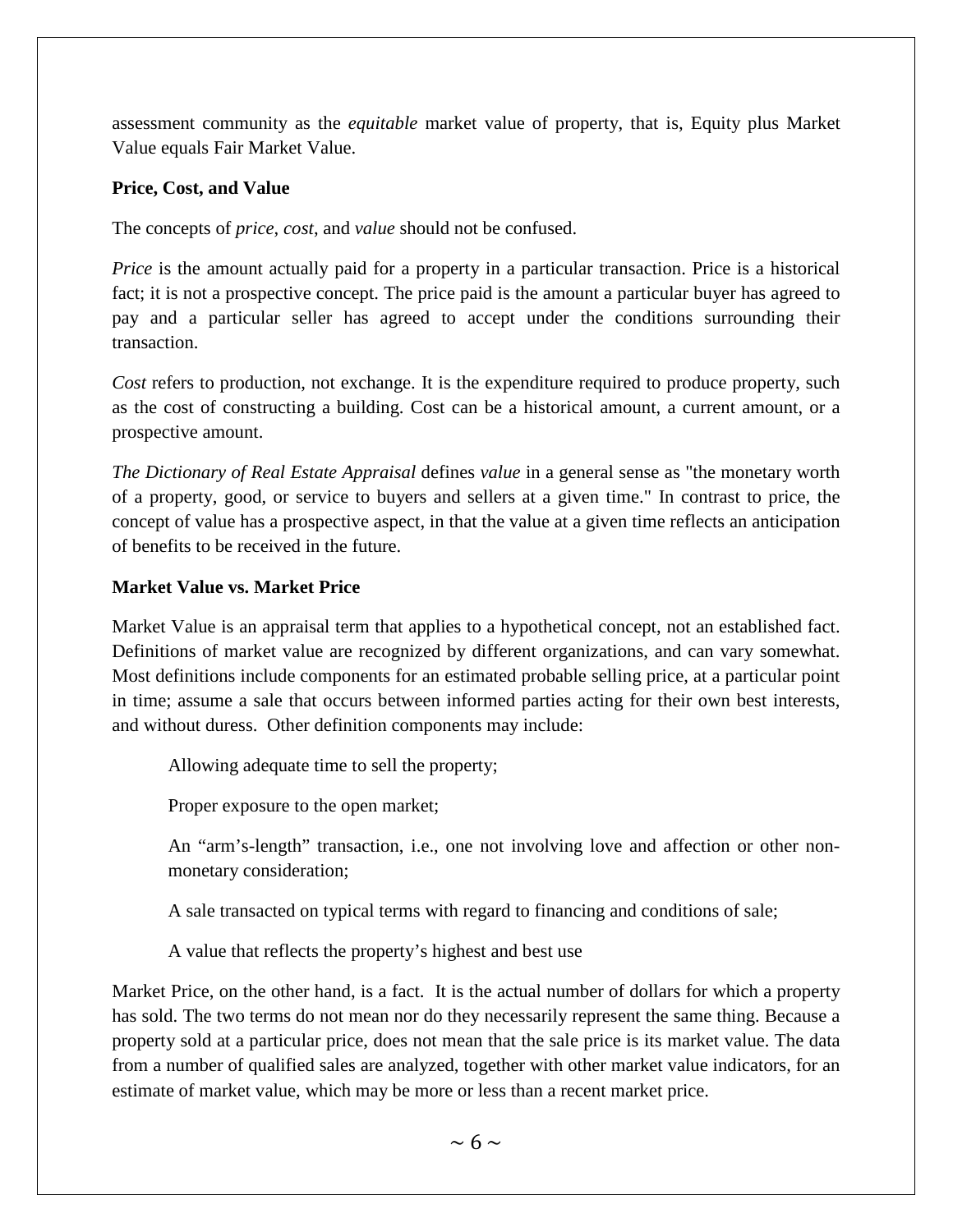The Assessing Officer is not expected to predict the actual selling price of specific properties. Market value is the *estimated* probable selling price of a property at a particular point in time. Simply stated, it can be viewed as the *point around which market prices will tend to cluster*.

#### **Equalization and the Assessment Process**

The primary goal of a reassessment is to establish property values that best assure a real estate tax levy that is equitably borne by the property owners of the locality. In doing so, the Assessing Officer must strive for an overall assessment level of 100% of fair market value.

For unique properties, an individual appraisal of a property may be performed. However, fair and equitable assessments require utilizing accepted mass appraisal standards and techniques that are applied *uniformly,* and are in accordance with state statutes and local ordinances. The Commonwealth of Virginia recognizes and accepts procedures, rules, and standards as prescribed by nationally recognized professional appraisal organizations such as the International Association of Assessing Officers (IAAO).

## **Complete and Accurate Records**

The assessment process begins with and relies on a complete and accurate file of all properties within a jurisdiction, a Property Record File. This means that records have been created for each parcel. Ideally, the records contain current, complete, and accurate descriptive information about the land and the improvements to each parcel. This includes, among other things, data concerning ownership, parcel location, physical characteristics, and use. If the property is improved, the Assessing Officer must record all improvements; ascertain age, size, condition, type, quality of construction, and other relevant characteristics. The Assessing Officer must work with the best available data at any given point in the assessment cycle.

Though striving for the ideal, it must be understood that in many localities there is rarely the opportunity to inspect the interiors of all properties being valued during the assessment cycle, that data collected is subject to change without notice, and that file data can soon become outdated.

## **Mass Appraisal, Classification and Stratification**

There are differences between the appraisal of a single property and mass appraisal used for real estate assessments. When estimating value, the fee appraiser is typically limiting his analysis and conclusion to a single property, or single type of property. Most property owners experience this process when a fee or single property appraisal is made for their property, often in conjunction with financing or refinancing.

When estimating the value of all properties within the jurisdictional boundaries of a locality, the Assessing Officer develops value estimates for groups of similar properties utilizing mass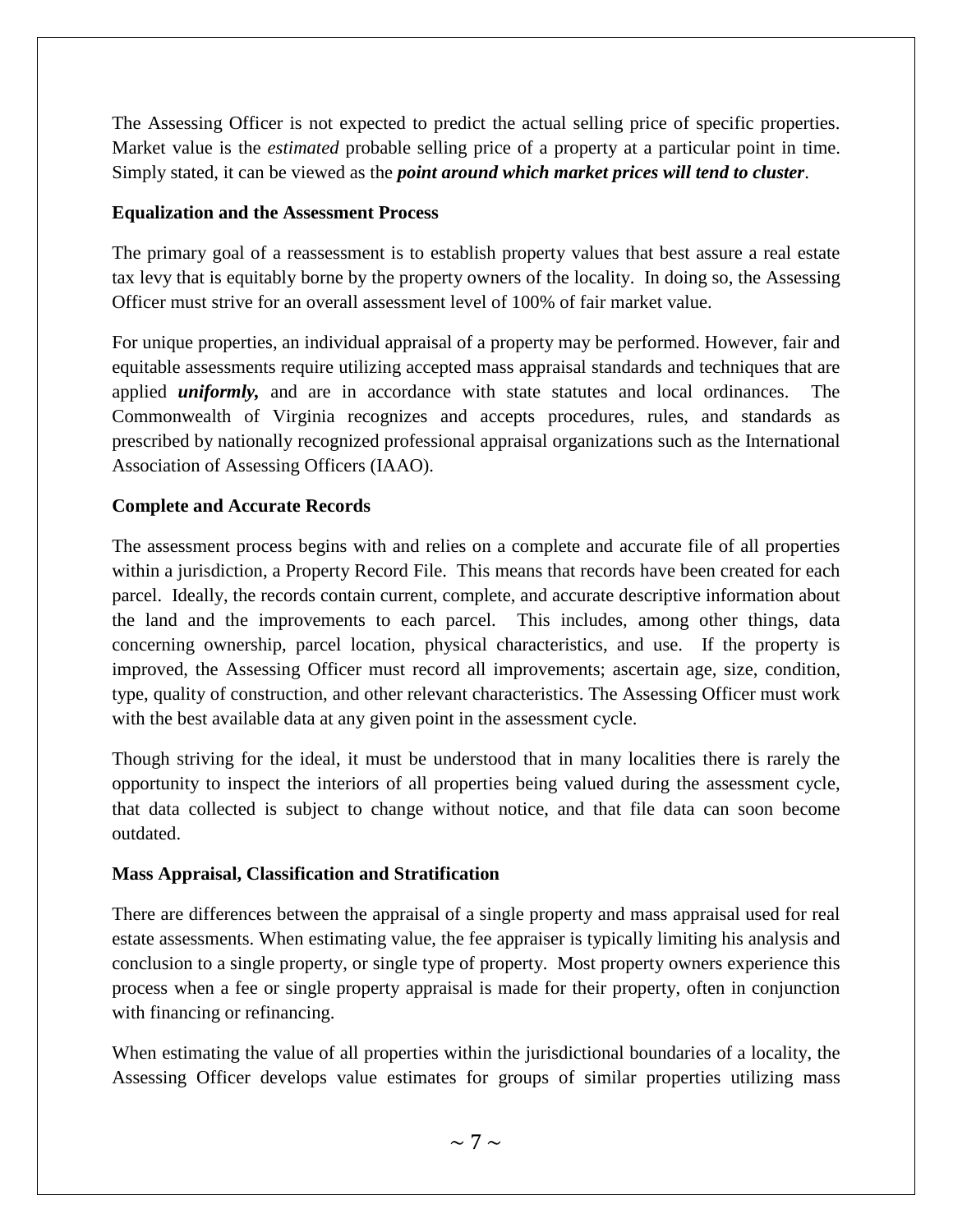appraisal techniques, which typically include the collection and statistical analysis of large amounts of data. One technique employed is the classification and stratification of the properties.

In accordance with the *Code of Virginia* (§ 58.1-208) and for assessment purposes, all real property is classified. The classification identifies a group of similar properties as a property type. The Department of Taxation has established seven broad classes of real estate for use by Assessing Officers in Virginia.

| <b>Department of Taxation Property Class Codes</b> |                                                      |  |  |  |
|----------------------------------------------------|------------------------------------------------------|--|--|--|
| <b>Class</b>                                       | <b>Class Name</b>                                    |  |  |  |
| 01                                                 | <b>Single-Family Urban</b>                           |  |  |  |
| 02                                                 | <b>Single-Family Suburban</b>                        |  |  |  |
| 03                                                 | <b>Multi-Family Residential</b>                      |  |  |  |
| 04                                                 | <b>Commercial and Industrial</b>                     |  |  |  |
| 05                                                 | <b>Agricultural or Undeveloped - 20 to 100 acres</b> |  |  |  |
| 06                                                 | <b>Agricultural or Undeveloped - over 100 acres</b>  |  |  |  |
| 07                                                 | <b>Tax Exempt</b>                                    |  |  |  |

Assessing Officers may subdivide the seven classes, as deemed necessary, for more specific and accurate appraisal. Once classified, the properties within a classification are then stratified. A class of properties may be stratified according to its characteristics, and the relationship of those characteristics to market value. A property may be classified as 01 Single-Family Urban. It is recognized that not all 01 Single-Family Urban properties will have the same characteristics. The Assessing Officer may use a Construction ranking or grade, for example, Poor through Excellent, A through E, or 1 through 5, to identify different strata within a classification, and then will relate each stratum to a value level. With all properties in the jurisdiction properly classified, and stratified, the Assessing Officer will collect and analyze market value indicators.

#### **Market Value Indicators**

Various forms of data that will provide market value indicators must be assembled in order to develop reliable estimates of value. This includes data pertaining to local economic conditions, planning and zoning regulations, and neighborhood boundaries. Additionally, current construction cost data, income and expense data for rental properties, and recent qualified real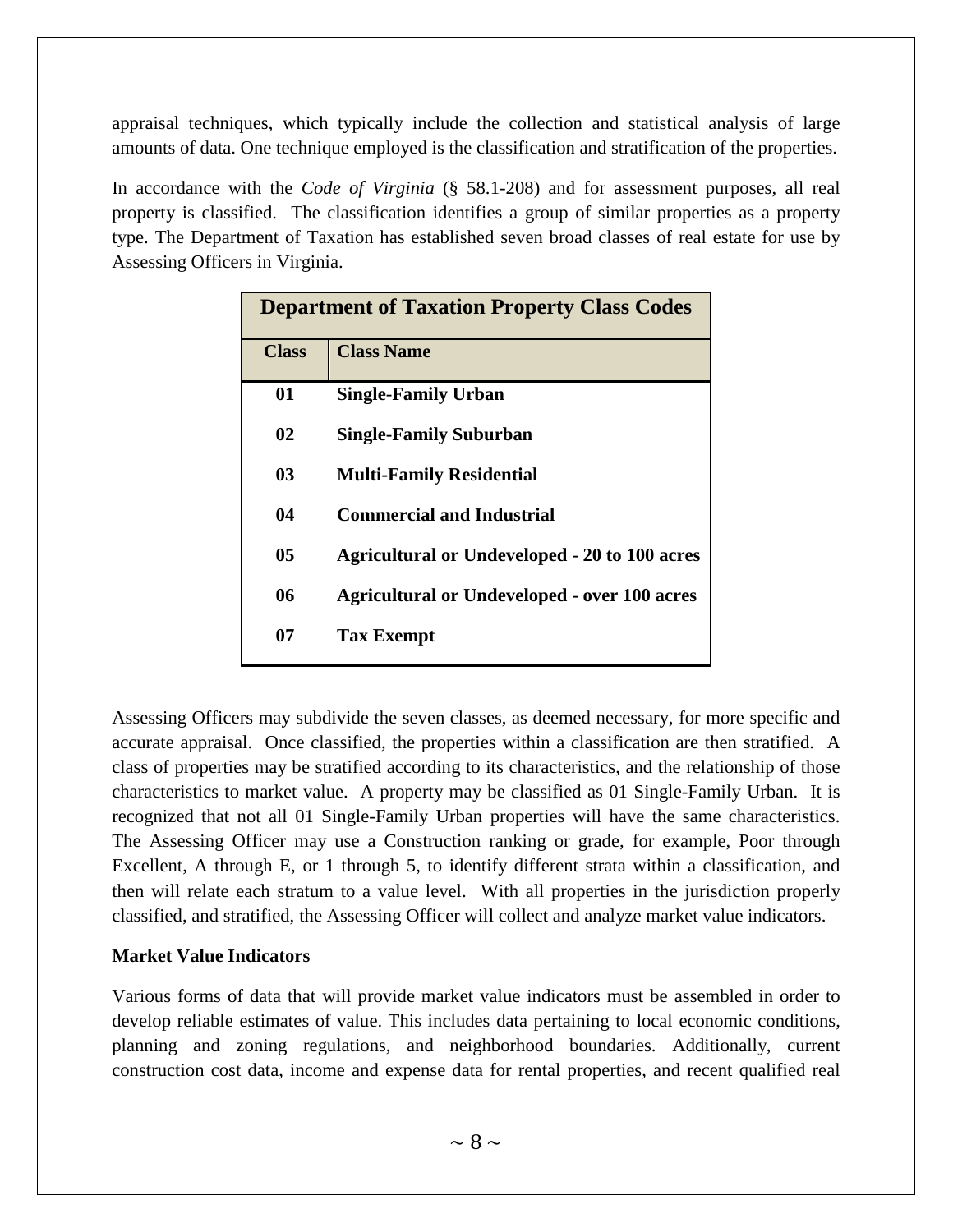estate sales must also be compiled. Sources of this information include public records, real estate and construction professionals, property owners and physical inspections.

With the collection of market value indicators, the Assessing Officer can begin the process of analysis, applying sound judgment, together with the best practices of the assessment field in order to develop reliable estimates of market value.

#### **Approaches to Value, Analysis, Modeling, and Model Calibration**

The appraisal profession generally relies on three traditional approaches to an estimate of value. These are the cost, sales comparison, and income capitalization approaches**.** All are based on accepted economic principles.

**Cost Approach**: most suitable for new, unique, or special purpose properties, and is the cost to construct a reproduction or suitable replacement of the improvements, less the accrued depreciation, added to the value of the land to provide a total estimated value for the property. The applicable economic principle is substitution; i.e., a prudent purchaser would not pay more for a property than the cost of building a reproduction, replacement or suitable substitute for it.

**Sales Comparison Approach**: most suitable when there are sufficient sales. The sale prices are analyzed, and adjustments are made to reflect any differences between the properties sold and the property being valued. Again, the principle is that of substitution, i.e., a prudent buyer would not pay more for a property than the price to purchase a similar property.

**Income Capitalization Approach**: is most suitable for commercial and multifamily income producing properties. Rental income and operating expenses are analyzed and calculations made for an estimate of what a property can earn for its owner. The net income to the owner is then capitalized into an estimate of value. The economic principle governing this concept is anticipation, that is, value equals the present worth of the future net benefits of ownership.

In the appraisal process, one approach may be more applicable to one property classification than to another. When reconciling the various approaches an appraiser may select, or accord more weight to the approach that is most applicable to the property type being valued.

Assessing Officers utilize verified market value indicators, statistical analysis, traditional approaches to value, and property classifications and characteristics to construct Valuation Models for various property classes and stratum. Although Models can vary and are generally more complex, the example below illustrates a stratification level, and the Base Value for those properties sharing the characteristics identified.

Valuation models provide a uniform basis for developing equitable assessment values, and can be calibrated to reflect changing market conditions. Modeling also allows for adjustments to be made for differences among the various properties within property classification strata. In our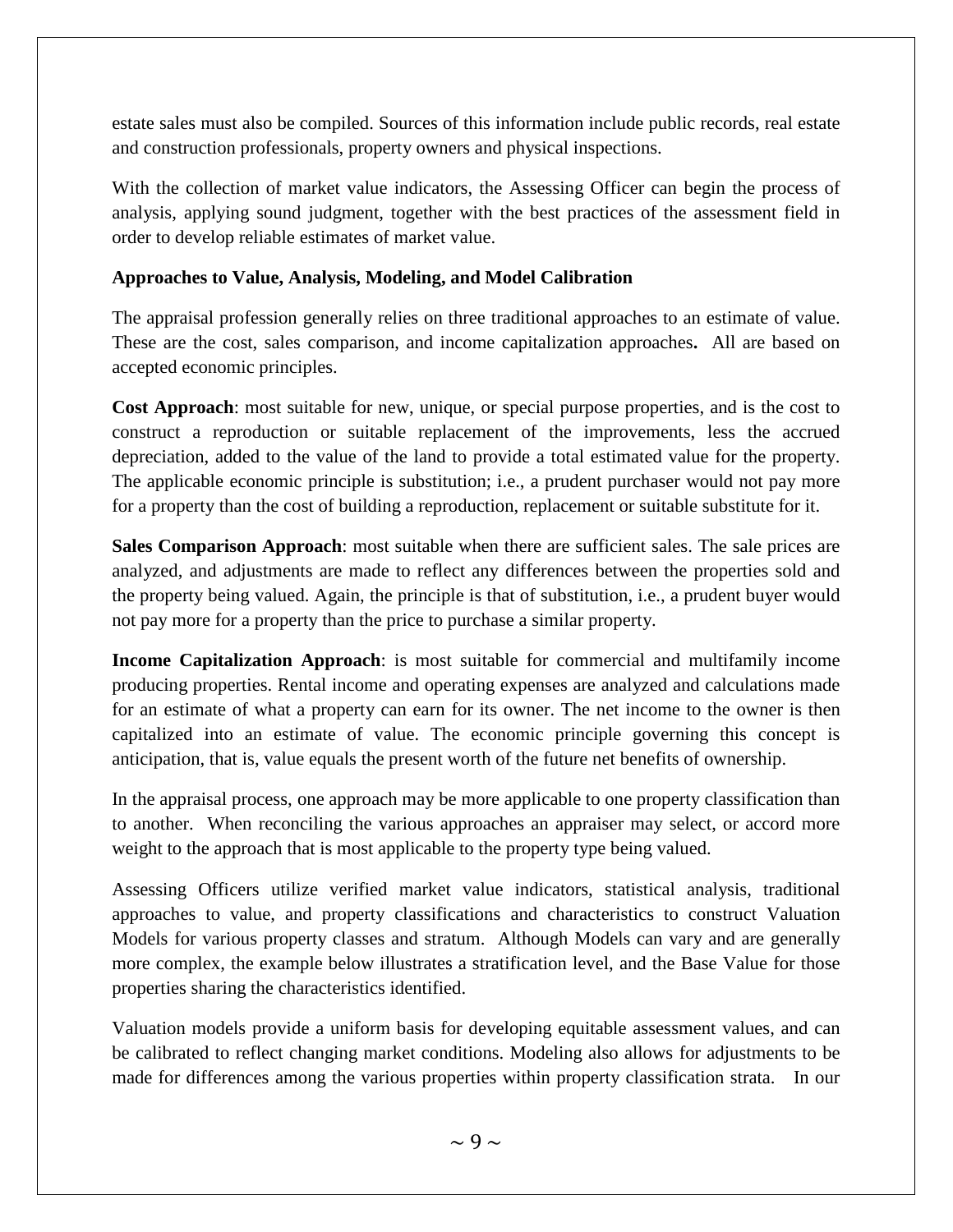example, which would be developed from an analysis of market value indicators, a base Model value of \$100 per square foot of gross building area is estimated.

| <b>Assessment Model</b> |                            |               |                         |                               |            |              |                             |  |
|-------------------------|----------------------------|---------------|-------------------------|-------------------------------|------------|--------------|-----------------------------|--|
|                         | <b>Description</b>         | <b>Strata</b> | <b>Characteristics</b>  |                               |            |              |                             |  |
| <b>Class</b>            |                            |               | <b>Structure</b><br>Age | <b>Structure</b><br><b>SF</b> | #          | #            | <b>Base</b><br><b>Value</b> |  |
|                         |                            |               |                         |                               | <b>BRs</b> | <b>Baths</b> |                             |  |
| 01                      | <b>Single-Family Urban</b> | Average       | 15 years                | 1500                          | 3          | 1.5          | \$100/SF                    |  |
|                         |                            |               |                         |                               |            |              |                             |  |

#### **Adjustments and Market Value Estimates**

Analysis is also performed to develop value estimates for adjustments that may be applied to the base values. Characteristics such as a garage or extra bathrooms would likely result in added value or positive adjustments to the base value. Characteristics such as fewer bedrooms or an irregular shaped lot may result in reduced value or negative adjustments to the base value. Some characteristics, such as a significant size or age variation, may result in a positive or negative adjustment. With the application of the adjustments to the base value, the assessment values for individual properties can be estimated.

| <b>Adjustment Grid: 01- Single-Family Urban</b> |              |               |      |          |                                   |                                      |                                                  |                                      |           |                         |                 |
|-------------------------------------------------|--------------|---------------|------|----------|-----------------------------------|--------------------------------------|--------------------------------------------------|--------------------------------------|-----------|-------------------------|-----------------|
| <b>Property</b>                                 | <b>Class</b> | <b>Strata</b> |      |          | <b>SF</b>                         | <b>Adjustments</b><br><b>Base</b>    |                                                  |                                      |           |                         | <b>Assessed</b> |
| <b>Number</b>                                   | <b>Type</b>  |               |      |          |                                   | <b>Value</b>                         | $\mathbf{1}$                                     | $\overline{2}$                       | 3         | $\overline{\mathbf{4}}$ | <b>Value</b>    |
| #1                                              | 01           | Avg           | 1800 | \$100/SF | $+\$10,000$<br>(garage)           | $+\$1,500$<br>(two full<br>baths)    | $-$ \$2,500<br><i>(irregular)</i><br>lot)        | $-1.00/SF$<br>(size of<br>structure) | \$187,200 |                         |                 |
| #2                                              | 01           | Avg           | 1600 | \$100/SF | $+ $10,000$<br>(garage)           | $+ $1,500$<br>(two full<br>baths)    | N/A                                              | N/A                                  | \$171,500 |                         |                 |
| #3                                              | 01           | Avg           | 1750 | \$100/SF | $+ $1,500$<br>(two full<br>baths) | $-1.00/SF$<br>(size of<br>structure) | $-3.00/SF$<br>(age of<br>structure:<br>$25$ yrs) | N/A                                  | \$169,500 |                         |                 |

We see from our illustration above that even though multiple properties can be in the same stratum of a specific classification, their values can, and often do differ. What is important is